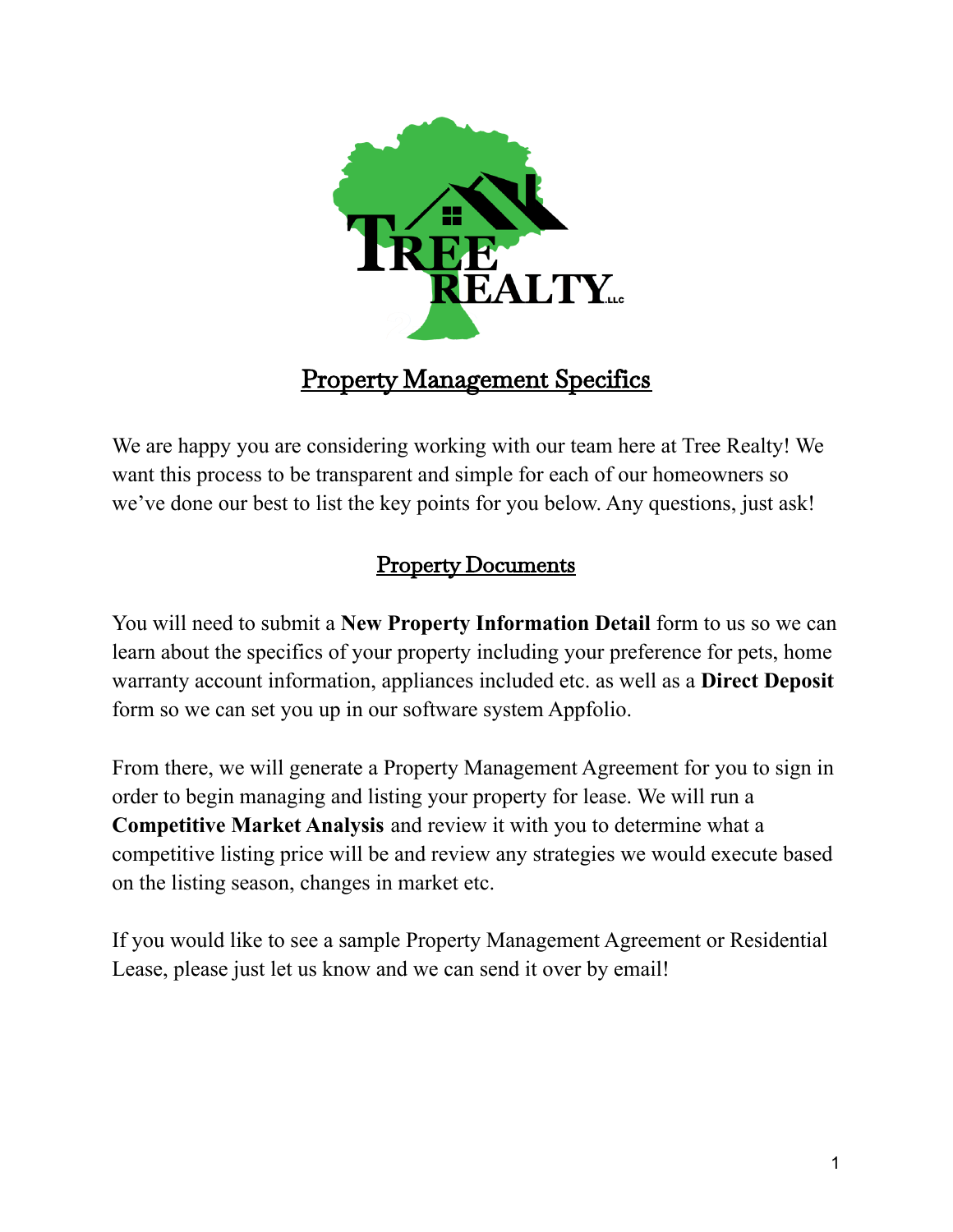## Make Ready

Each property will go through a make ready process, which means to prepare the home for listing. For your initial onboarding with Tree Realty LLC, you will pay for a 1-time cleaning for your home. Going forward, we require the occupying tenants have the home professionally cleaned at the end of their lease per our lease agreement, hence the 1-time fee.

Yard work would be another expense while the property is vacant. We want to keep the curb appeal strong for potential tenants. Once tenants are in place, they are responsible for maintaining the yard, per our lease agreement. Any negligence on their part during their lease term will result in a loss of their security deposit.

A list of make ready actions will be created upon Tree Realty's visit to your home. We do our best to do as little as possible to prepare the home to list, so we aim to keep this list small as possible. We will be inspecting the property for any potential issues but otherwise include minimal touch up paint and nail holes in this list. Most make ready's cost less than \$500.

Once your tenants have moved in, a rekey cost of \$120 (depending on the number of doors) will be required. This is the cost to have our trusted vendor, Mr. Rekey, inspect the property to be sure it's up to Texas Property Code (adequate peepholes, deadbolt locks, etc) as well as rekeying the property for the safety of your tenants. It is required by law to have the unit rekeyed after all new tenants have moved in.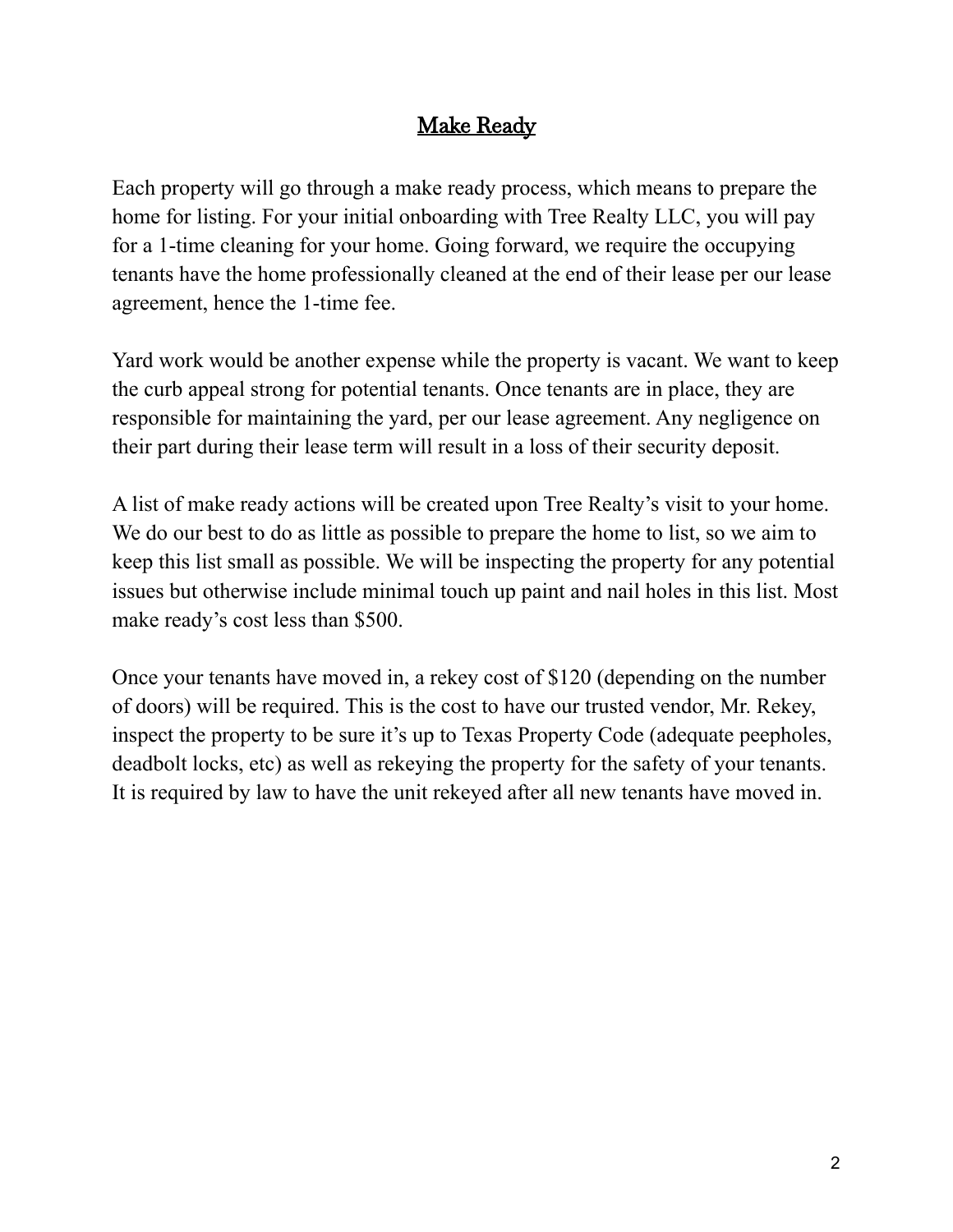#### Maintenance

Traditionally, most Property Management companies mark up maintenance invoices by 10%-20%. We do not do that. We leverage our Broker's preferred vendor list to complete any maintenance issues at a competitive rate. Each invoice you see in your Owner Portal on Appfolio will include a copy of a vendors invoice to remain transparent with you.

In the event your property requires a repair, we will reach out to you if the job quote exceeds \$200, which is our recommended maintenance limit, in order to proceed with scheduling a vendor. We are sure to get multiple quotes from our vendors to ensure fair rate for the job. In the event of an maintenance emergency, we will deal with it immediately and notify you as soon as possible.

Any maintenance invoices will be deducted from the following month's rental payout. If a repair is over \$500, we may require you to provide an Owner Contribution, which means to deposit money into your property reserve in order for Tree Realty LLC to pay for that repair.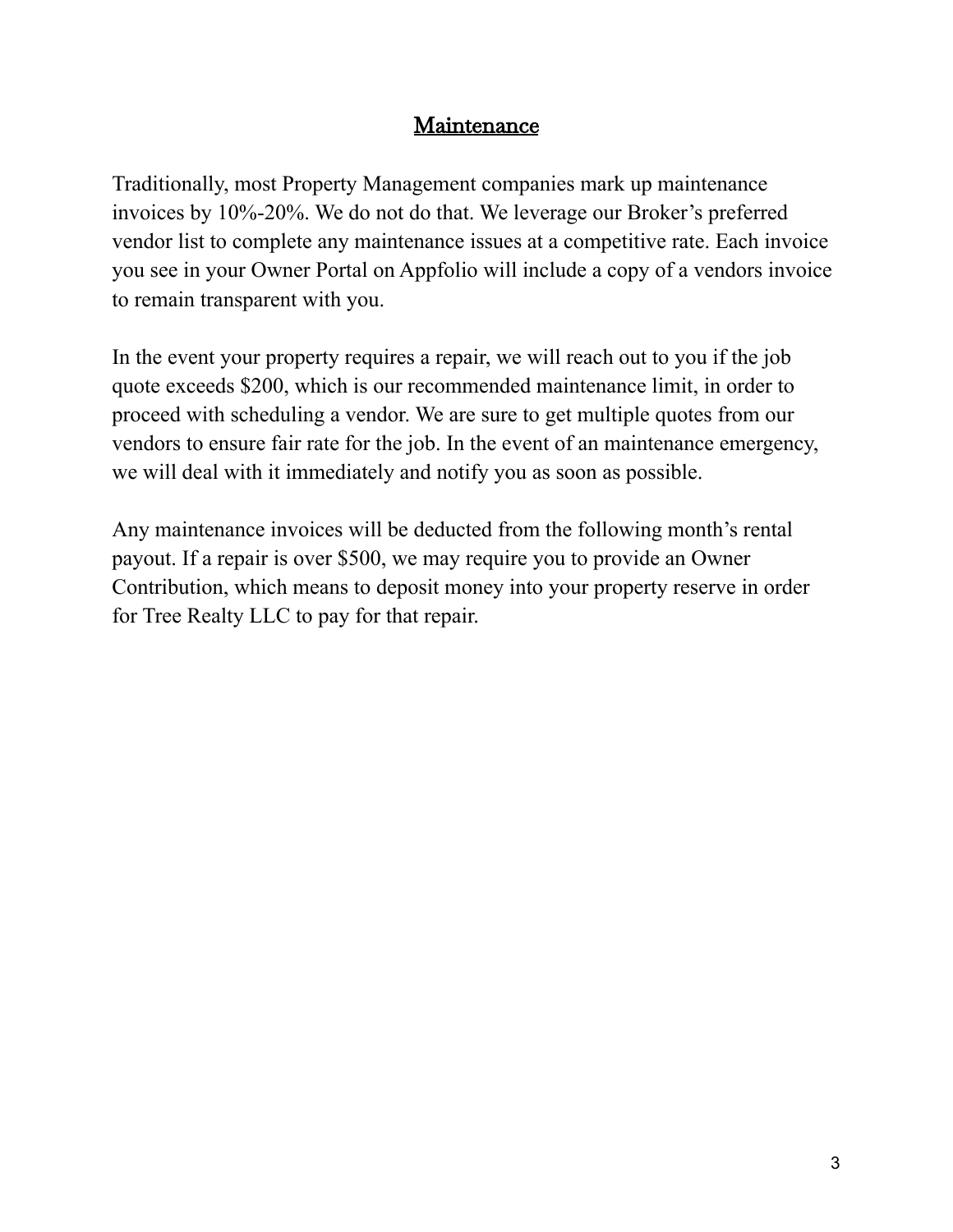## Application Screening

We have a 5-point rental screening and remain thorough with our approvals. With over 10 years of experience, our Broker's expertise in vetting applicants remains the main reason there are only 2 evictions in the history of Tree Realty LLC. Applicants must make at least 3x rent, have a positive rental history for at least the previous 2-year history and have a good standing credit score. They are also not eligible to rent with us if they have any prior criminal history.

You are able to be as involved or uninvolved with this process but please know we are not able to share any specifics about the application results of the screened tenants per law. We can only inform you if they meet our criteria and if we would rent to them.

Before any property is eligible for a renewal on their lease, a renewal walk through is scheduled with our Property Manager and the current tenants. We conduct this walk through 30-60 days prior to the lease expiration date to be sure the property has been maintained to our standards. This includes inspecting each room, including the exterior and interior wet areas. Once we have approved them, we will run a **Competitive Market Analysis** to review rate increases. We want to be sure we are competitive and relevant with these increases.